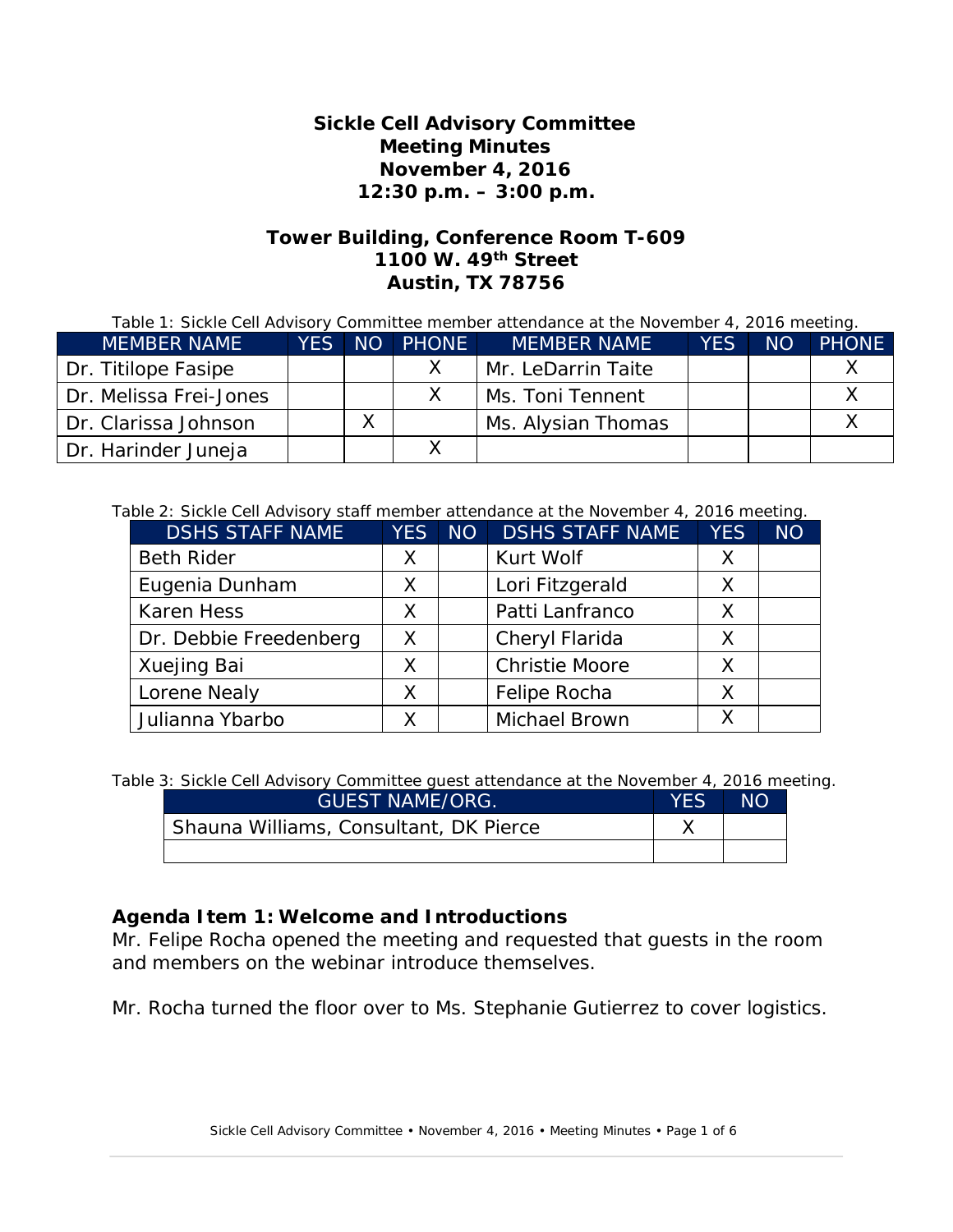**Agenda Item 2: Nominate/Elect new Chairperson & Vice Chairperson** Ms. Gutierrez read the Officer Election Process to the Committee. Ms. Gutierrez requested nominations for Chair. Dr. Harinder Juneja selfnominated for Chair. A request was made for a formal motion for Committee Chair. Dr. Melissa Frei-Jones made a motion for Dr. Harinder Juneja to be Chair. The motion was seconded by Dr. Titilope Fasipe. A vote was taken and the motion carries by unanimous vote for Dr. Juneja to be Chair of the Sickle Cell Advisory Committee.

**MOTION:** Dr. Melissa Frei-Jones

**SECONDED:** Dr. Titilope Fasipe

Motion carries for Dr. Harinder Juneja to be Chair of the Sickle Cell Advisory Committee.

Ms. Gutierrez requested nominations for Vice Chair. Mr. LeDarrin Taite selfnominated for Vice Chair. A request was made for a formal motion for Committee Vice Chair. Ms. Alysian Thomas made a motion for Mr. LeDarrin Taite to be Vice Chair. The motion was seconded by Ms. Toni Tennent. A vote was taken and the motion carries by unanimous vote for Mr. LeDarrin Taite to be Vice Chair of the Sickle Cell Advisory Committee.

**MOTION:** Ms. Alysian Thomas

**SECONDED:** Ms. Toni Tennent

Motion carries for Mr. LeDarrin Taite to be Vice Chair of the Sickle Cell Advisory Committee.

# **Agenda Item 3: Call to Order**

Mr. Rocha turned the meeting over to the Chair, Dr. Juneja. Dr. Juneja thanked the members for electing the Chair and Vice Chair.

# **Agenda Item 4: Review and Approval of Minutes for August 26, 2016**

Ms. Beth Rider asked the Committee if there was a motion to approve the minutes for August 26, 2016. A motion was made by Dr. Frei-Jones to approve the August 26, 2016 minutes. The motion was seconded by Dr. Fasipe. A vote was taken and the motion carries by unanimous vote for approval of the August 26, 2016 minutes.

**MOTION:** Dr. Melissa Frei-Jones

**SECONDED:** Dr. Titilope Fasipe

Sickle Cell Advisory Committee • November 4, 2016 • Meeting Minutes • Page 2 of 6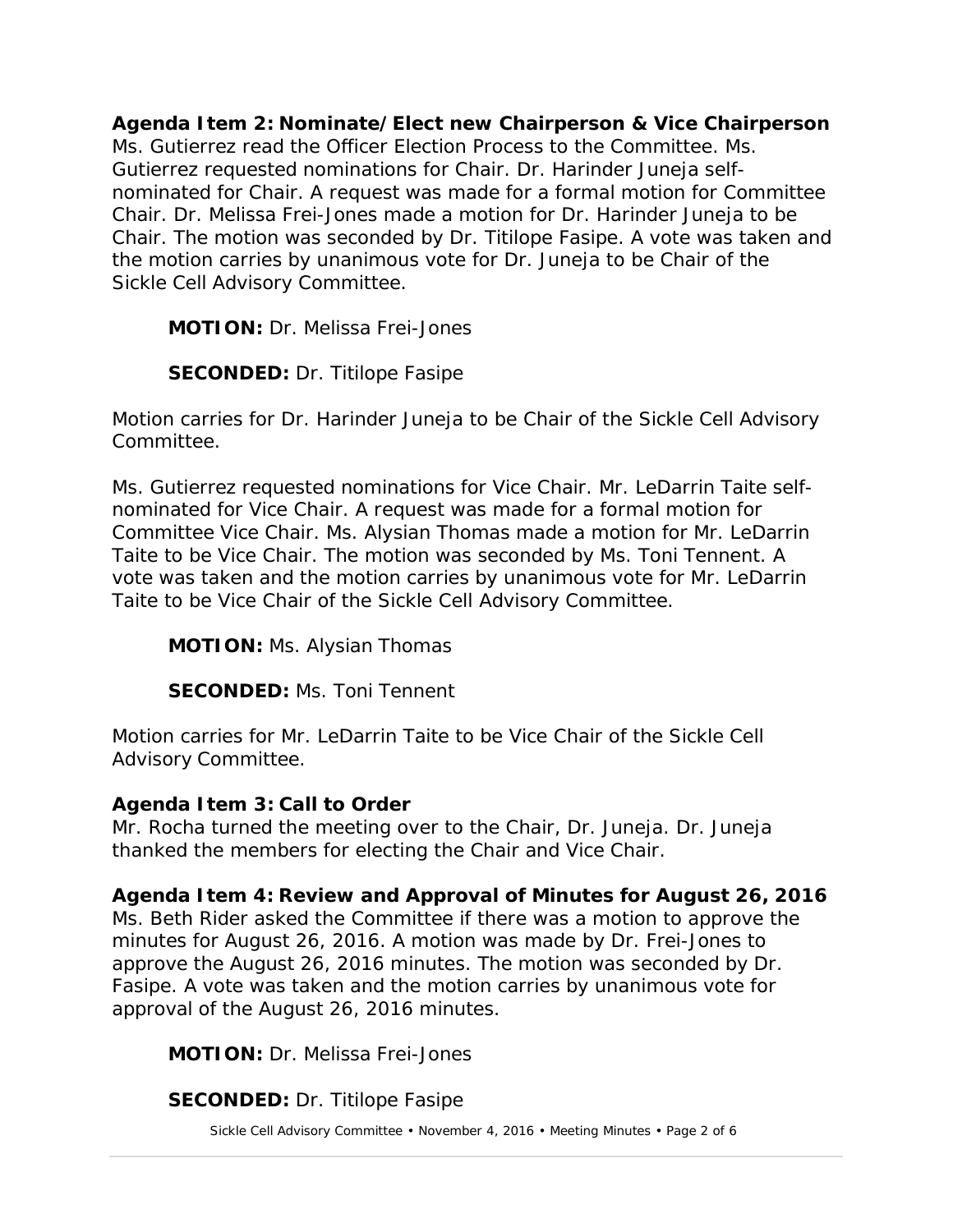Motion carries for approval of the August 26, 2016 minutes.

# **Agenda Item 5: Approve Committee Bylaws**

Dr. Juneja asked the Committee if everyone had read the bylaws. There were members that had questions. The Department of State Health Services (DSHS) staff in support of the Committee, also known as Committee Staff, were able to answer these questions regarding Committee term, Committee appointments, the amendment of Committee bylaws, and when the Committee report is due.

Mr. Taite made a formal motion to adopt the bylaws for the Sickle Cell Advisory Committee as is. The motion was seconded by Ms. Thomas. A vote was taken and the motion carries by unanimous vote for the adoption of the bylaws for the Sickle Cell Advisory Committee as is.

**MOTION:** Mr. LeDarrin Taite

**SECONDED:** Ms. Alysian Thomas

Motion carries for the adoption of the bylaws for the Sickle Cell Advisory Committee as is.

# **Agenda Item 6: Discussion and Strategies on Raising Public Awareness of Sickle Cell Disease and Sickle Cell Trait**

Dr. Juneja requested that members discuss their ideas on raising public awareness at the state level for Sickle Cell Disease and Sickle Cell Trait. Dr. Fasipe shared her thoughts regarding improving the state literature on informing the public of Sickle Cell Trait, and how Sickle Cell Trait is represented (e.g. disease or risk factor). Dr. Fasipe asked if there is a way to offer Trait testing aside from Newborn Screening that could be assisted by the state. Dr. Fasipe also mentioned how education can be improved and the possibility of targeting the younger population within the schools.

Mr. Taite agreed that improving literature is important and the responsibility of the state, especially in the absence of available literature produced by non-profit organizations and the hospitals. Ms. Thomas recommended looking at Sickle Cell Trait as a risk factor rather than a disease.

The Committee discussed the focus for the two recommendations the Committee must make to the state. The Committee is in agreement of the focus of the issues, which is education and Sickle Cell Trait. The Committee also discussed the importance of educating the health care and medical providers on the Sickle Cell Disease, especially with respect to treatment.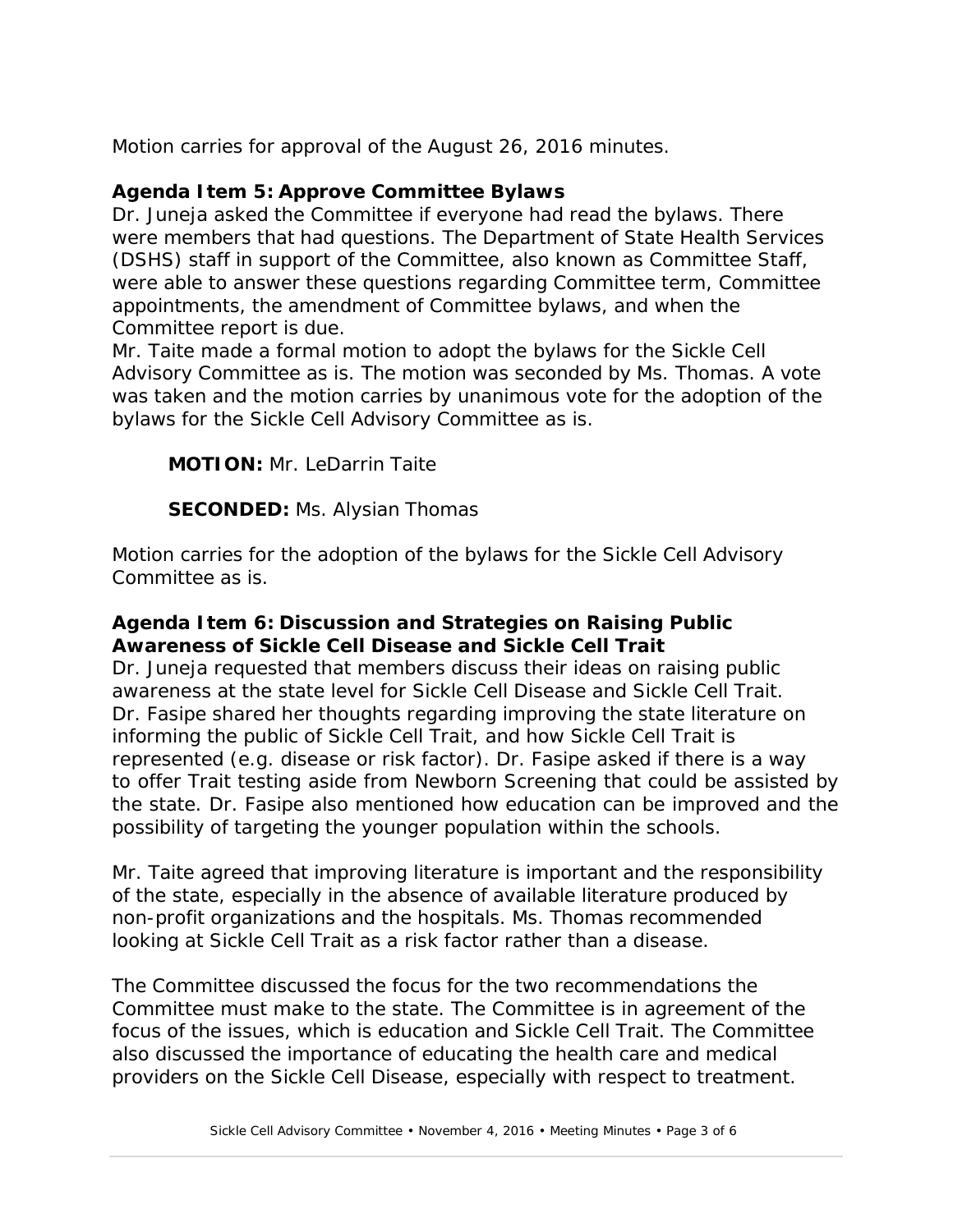**ACTION ITEM:** Committee staff will send the Act and Fact Sheets to Committee members, and a link to the DSHS website which includes those sheets as well as the brochures on Sickle Cell Disease and Trait.

The Committee shared their experience with not being able to locate resources for Sickle Cell online. Dr. Juneja summarized the need to create a consolidated website for Sickle Cell that would be available for family, patients, and clinicians.

Mr. Rocha asked the Committee if members are familiar with any initiatives that are creating awareness in schools currently. Ms. Thomas stated that the nonprofit Sickle Cell Association of Texas assists with schools and families to provide support. A few members have conducted educational sessions at schools.

**ACTION ITEM**: The Committee staff will share the webinar information about Sickle Cell hosted by the Centers for Disease Control.

Mr. Taite summarized the Committee's discussion by saying there are two focuses: a Sickle Cell tool kit for patients, families, and general health care providers as well as Sickle Cell screenings for adolescents and adults. Mr. Rocha read to the Committee from the Texas Administrative Code, that the task of the Committee is to raise awareness of Sickle Cell Disease and Trait in Texas by recommending two specific strategies in the two year duration of the Committee to raise public awareness.

Committee staff recommended to the Committee to have one recommendation for the state ready by the next in-person meeting. Mr. Taite asked Committee staff how the recommendations are presented to the state. Mr. Rocha confirmed that they would be identified in the report to the Commissioner. Committee staff read the Committee Bylaws to the Committee regarding this matter.

Dr. Juneja suggested that the DSHS website be updated and made more accessible, and discuss additional improvements at the first in-person meeting.

**ACTION ITEM**: The state will send a link to the website to the Committee as well as a link to the CDC Grand Rounds for Committee feedback.

Dr. Juneja asked the Committee staff what the rules and guidelines are for Committee members to talk about business outside of a formal meeting. Ms. Rider replied that all Committee business must be discussed in a meeting with a quorum. Ms. Gutierrez also explained the Open Meetings Act and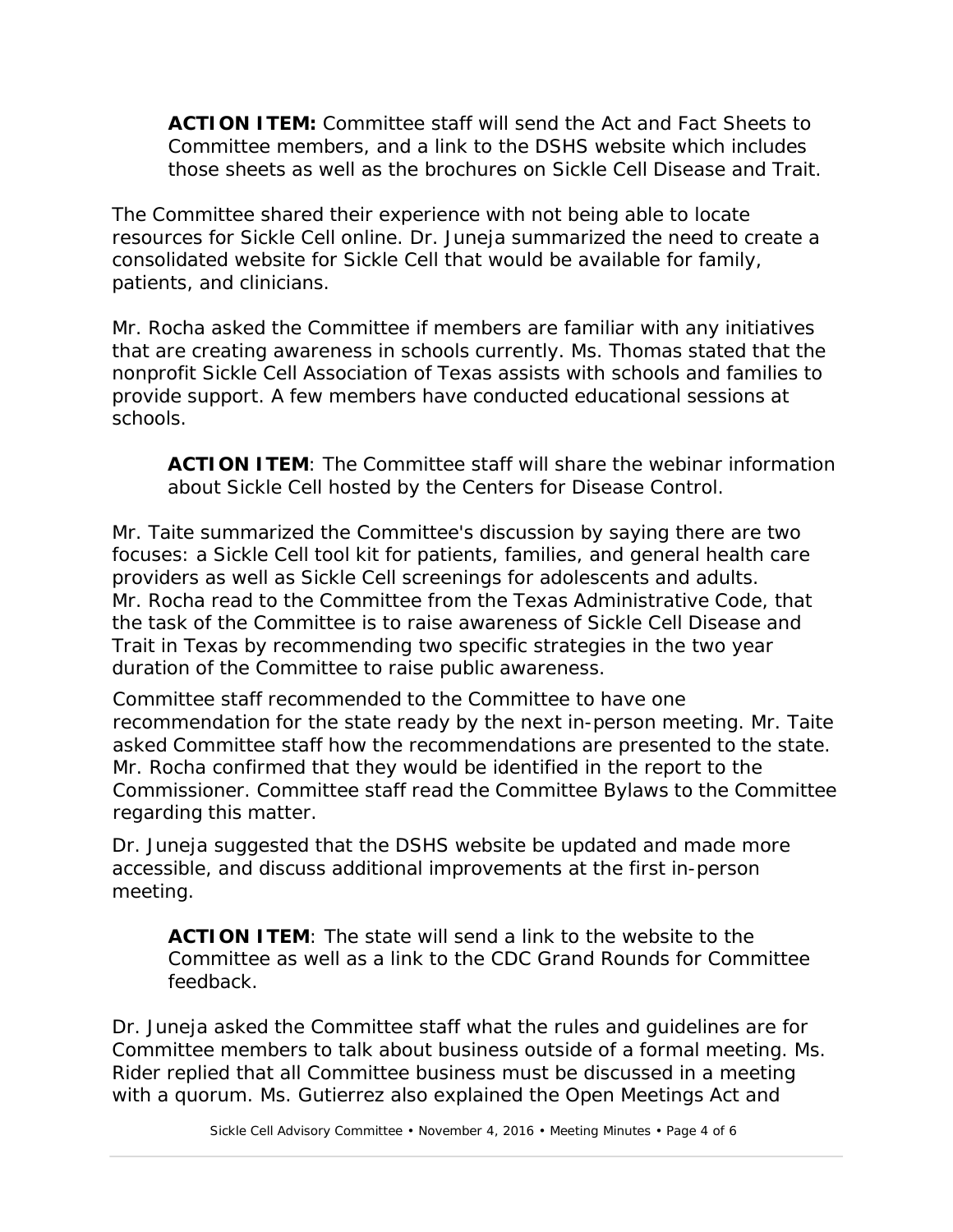what would be in violation. Dr. Juneja asked Committee staff of the possible creation of a Subcommittee. Ms. Gutierrez explained what the subcommittee would need to comprise of and how business would be conducted by the subcommittee in relation to the full Committee. The State brought up the proposal of adding an agenda item named, "New Business" as stated in the bylaws. A motion was made by Mr. Taite and seconded by Ms. Tennent to add the agenda item, "New Business" to each agenda going forward. A vote was taken and the motion carries by unanimous vote to add, "New Business" to the next and each subsequent Committee meeting agenda.

**MOTION:** Mr. LeDarrin Taite

**SECONDED:** Ms. Toni Tennent

Motion carries to add, "New Business" to the agenda for all future meetings.

The Committee and Committee staff discussed the number of meetings per year. The Committee discussed the possibility of having Subcommittees meet during a full Committee meeting.

**ACTION ITEM**: Dr. Juneja requested that the State do research of what other states are doing in terms of consolidating ideas for implementation of this legislation.

The Committee discussed and agreed on having individual committee members do research to gather information to bring to the full Committee rather than having Subcommittees.

# **Agenda Item 7: Public Comment**

No public comment was made.

# **Agenda Item 8: Future Agenda Items/Confirm Next Meeting Date**

The State will report on any findings they have based on the request made by the Committee Chair. Dr. Juneja determined who the individual committee members are to present information for both sickle cell disease and sickle cell trait at the next meeting.

- 1. Dr. Frei-Jones: Medical information that should be shared with health care professionals.
- 2. Dr. Fasipe & Ms. Tennent: Medical information that should be shared with patients and families.
- 3. Mr. Taite & Ms. Thomas: Medical information that should be shared with the general public such as schools, universities, legislators, and insurance companies.